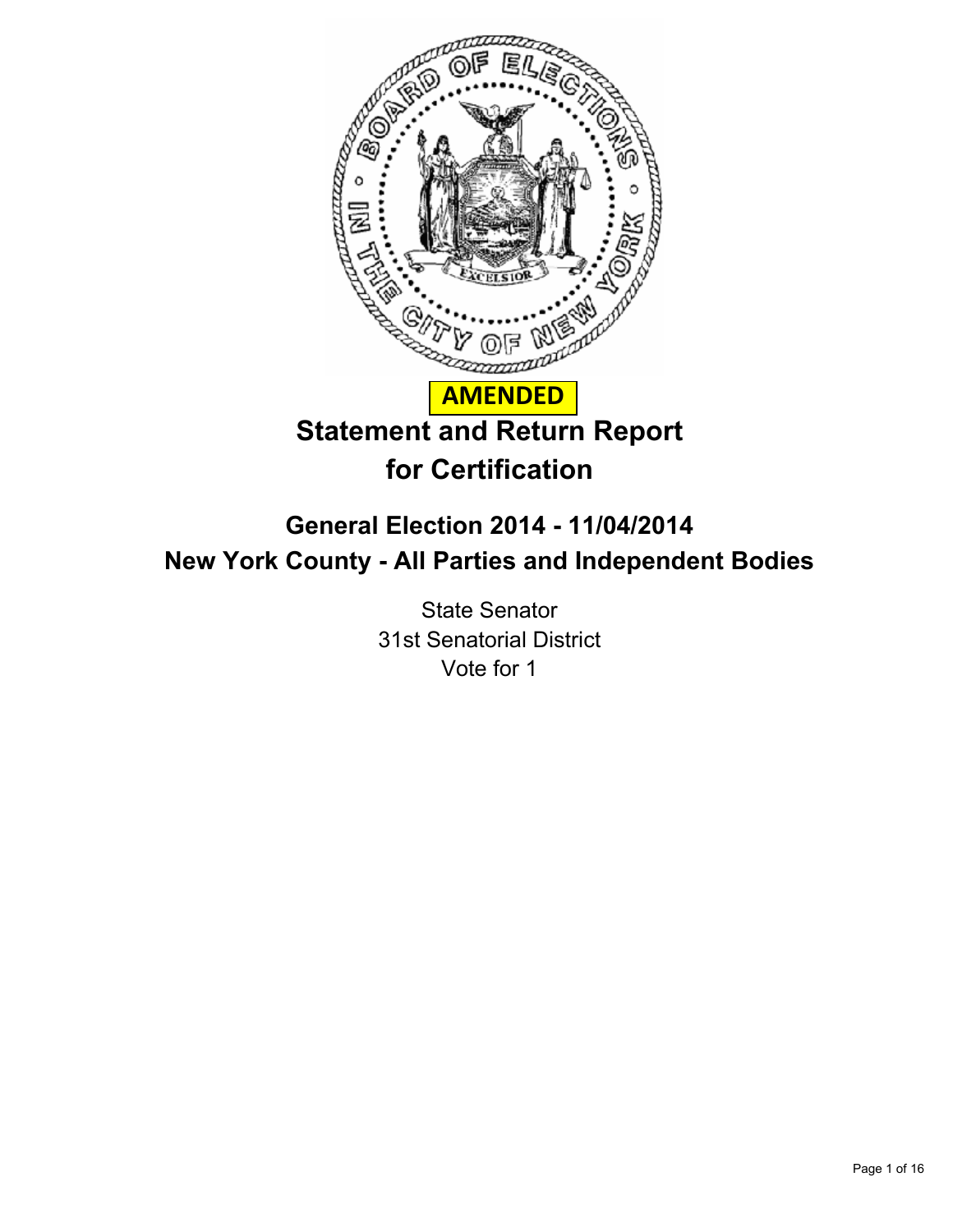

| PUBLIC COUNTER                                           | 8,277 |
|----------------------------------------------------------|-------|
| <b>EMERGENCY</b>                                         | 0     |
| ABSENTEE/MILITARY                                        | 209   |
| <b>FEDERAL</b>                                           | 147   |
| <b>AFFIDAVIT</b>                                         | 110   |
| <b>Total Ballots</b>                                     | 8,743 |
| Less - Inapplicable Federal/Special Presidential Ballots | (147) |
| <b>Total Applicable Ballots</b>                          | 8,596 |
| ADRIANO ESPAILLAT (DEMOCRATIC)                           | 6,255 |
| ADAM CLATON POWELL IV (WRITE-IN)                         | 2     |
| AHARON SOLOVEICHILA (WRITE-IN)                           | 1     |
| BRAD HOYLMAN (WRITE-IN)                                  | 1     |
| BRETT SCHWARTZ (WRITE-IN)                                | 1     |
| BRIAN L. QUILTER (WRITE-IN)                              | 1     |
| CHARLES RANGEL (WRITE-IN)                                | 3     |
| CHRISTINE QUINN (WRITE-IN)                               | 1     |
| CORINE BEREZIEK (WRITE-IN)                               | 1     |
| DAVID SACK (WRITE-IN)                                    | 1     |
| DEREK JETER (WRITE-IN)                                   | 1     |
| DOROTHY SHULTIS (WRITE-IN)                               | 1     |
| ELLIOT J. STAMLER (WRITE-IN)                             | 1     |
| ERIC MATHIS (WRITE-IN)                                   | 1     |
| FRANCINE OKEEFFE (WRITE-IN)                              | 1     |
| FRANK COLEN (WRITE-IN)                                   | 2     |
| GIGI BOWMAN (WRITE-IN)                                   | 1     |
| JACK E. COLE JR (WRITE-IN)                               | 1     |
| JEFF KOFSKY (WRITE-IN)                                   | 1     |
| JOE SCARBOROUGH (WRITE-IN)                               | 1     |
| JONATHAN ARIEL WEINSTEIN (WRITE-IN)                      | 1     |
| KATHRYN FANTAUZZO (WRITE-IN)                             | 1     |
| KIM RUSKEA (WRITE-IN)                                    | 1     |
| MARK ZAGUSKI (WRITE-IN)                                  | 1     |
| MATTHEW ENGLEMAN (WRITE-IN)                              | 1     |
| MERYL GORDON (WRITE-IN)                                  | 1     |
| MICAH BLOOMFIELD (WRITE-IN)                              | 1     |
| MICHAEL ADLER (WRITE-IN)                                 | 1     |
| MICHAEL BLOOMBERG (WRITE-IN)                             | 1     |
| MICHAEL MACDONALD (WRITE-IN)                             | 1     |
| MICHAEL SCHRON (WRITE-IN)                                | 1     |
| MIRIAM SACK (WRITE-IN)                                   | 1     |
| OLGA BUKHIWN (WRITE-IN)                                  | 1     |
| PETE ROSE (WRITE-IN)                                     | 1     |
| ROBERT JACKSON (WRITE-IN)                                | 8     |
| RUDOLPH GUILIANI (WRITE-IN)                              | 1     |
| SCOTT STRINGER (WRITE-IN)                                | 1     |
| STEPHEN COLBERT (WRITE-IN)                               | 1     |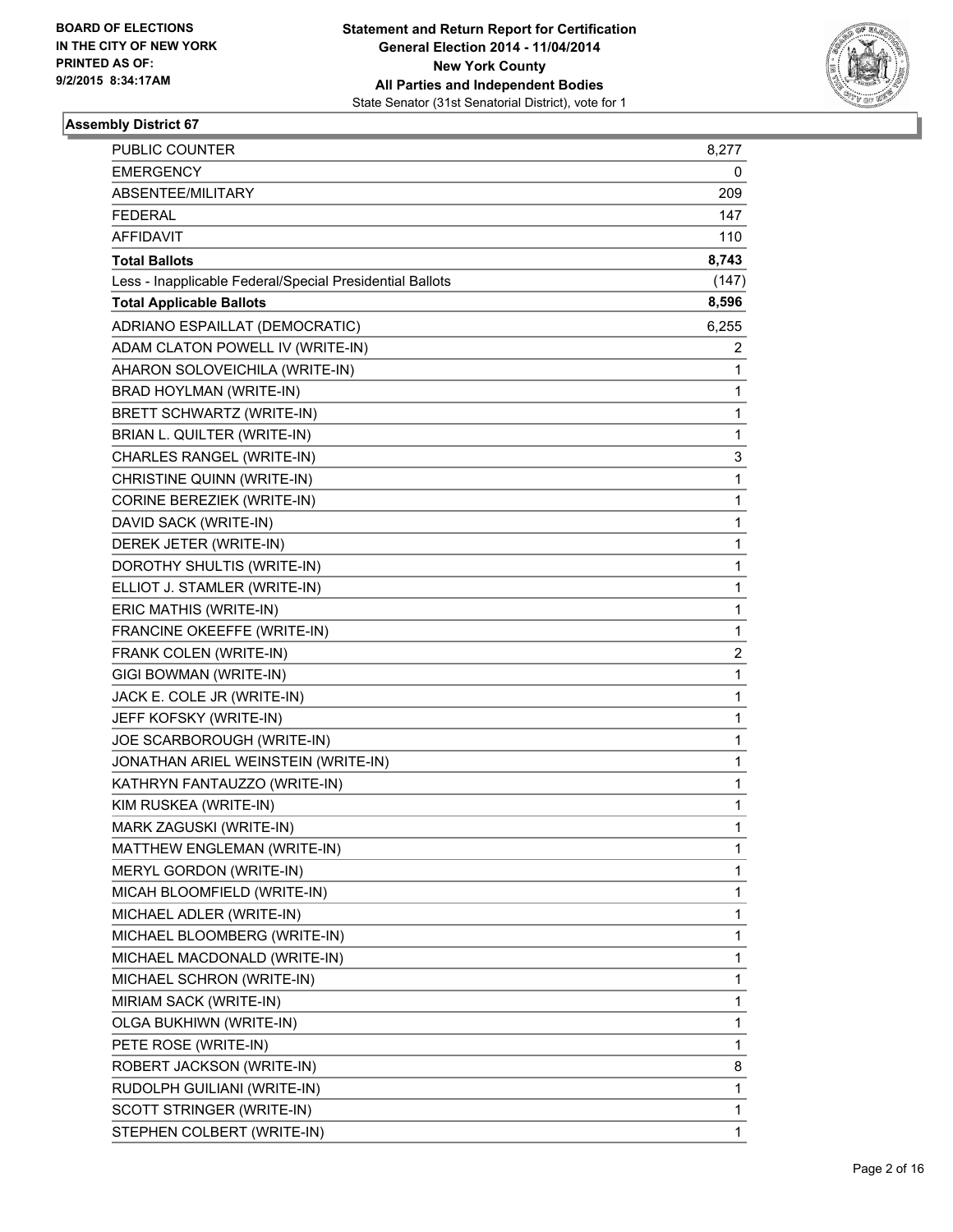

| STEVE WARSHAWSKY (WRITE-IN)        |       |
|------------------------------------|-------|
| THOMAS W. HOOBLER (WRITE-IN)       |       |
| UNATTRIBUTABLE WRITE-IN (WRITE-IN) | 14    |
| WILLIAM FITZPATRICK (WRITE-IN)     |       |
| WILLIAM J. LEITOLD (WRITE-IN)      |       |
| WILLIAM PURDY (WRITE-IN)           |       |
| ZEPHYR TEACHOUT (WRITE-IN)         |       |
| <b>Total Votes</b>                 | 6,323 |
| Unrecorded                         | 2.273 |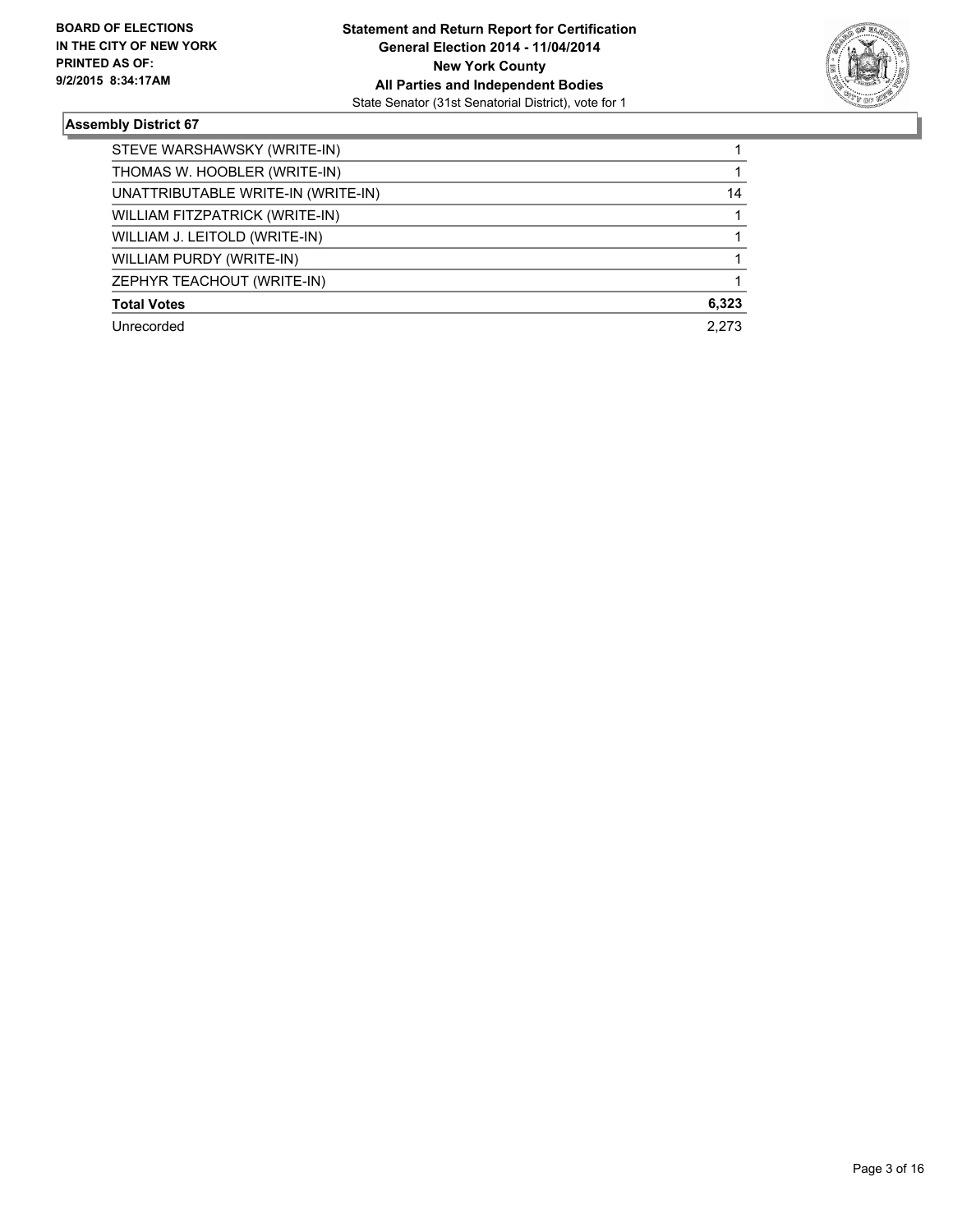

| PUBLIC COUNTER                                           | 8,700 |
|----------------------------------------------------------|-------|
| <b>EMERGENCY</b>                                         | 1     |
| ABSENTEE/MILITARY                                        | 260   |
| <b>FEDERAL</b>                                           | 178   |
| <b>AFFIDAVIT</b>                                         | 115   |
| <b>Total Ballots</b>                                     | 9,254 |
| Less - Inapplicable Federal/Special Presidential Ballots | (178) |
| <b>Total Applicable Ballots</b>                          | 9,076 |
| ADRIANO ESPAILLAT (DEMOCRATIC)                           | 6,915 |
| ANNA LEWIS ESQ (WRITE-IN)                                | 1     |
| ANTHONY WEINER (WRITE-IN)                                | 1     |
| ASHLEY LONGDALE (WRITE-IN)                               | 1     |
| BOB LEONARD (WRITE-IN)                                   | 1     |
| BRIAN LEHRER (WRITE-IN)                                  | 1     |
| CARLOS ASANO (WRITE-IN)                                  | 1     |
| CHARLES RANGEL (WRITE-IN)                                | 1     |
| CHARLOTTE NASH (WRITE-IN)                                | 1     |
| CLYDE WILLIAMS (WRITE-IN)                                | 1     |
| DANIEL GUZMAN (WRITE-IN)                                 | 1     |
| DANIEL J O'DONNELL (WRITE-IN)                            | 1     |
| DAVID J. HAIT (WRITE-IN)                                 | 1     |
| DAVID PATTERSON (WRITE-IN)                               | 1     |
| DAVID WEINTRAUB (WRITE-IN)                               | 1     |
| DONNA LIEBERMAN (WRITE-IN)                               | 1     |
| ED WALLACE (WRITE-IN)                                    | 1     |
| EVA MOSKOWITZ (WRITE-IN)                                 | 1     |
| GUILLERMO LINARES (WRITE-IN)                             | 1     |
| HARCOURT FENTON MUDD (WRITE-IN)                          | 1     |
| HENRY NASS (WRITE-IN)                                    | 1     |
| HOLLY HORN (WRITE-IN)                                    | 1     |
| HOWIE HAWKINS (WRITE-IN)                                 | 1     |
| JACQUELINE HUEY (WRITE-IN)                               | 1     |
| JAKE WEBER (WRITE-IN)                                    | 1     |
| JAMES LAWRENCE (WRITE-IN)                                | 1     |
| JESSE VENTERA (WRITE-IN)                                 | 1     |
| JILL FREEMAN (WRITE-IN)                                  | 1     |
| JOHN CLIFTON (WRITE-IN)                                  | 1     |
| JOHN SMITH (WRITE-IN)                                    | 1     |
| JON BECK (WRITE-IN)                                      | 1     |
| JON STEWART (WRITE-IN)                                   | 1     |
| JOSEPH LAWRENCE (WRITE-IN)                               | 1     |
| LEWIS TAISHOFF (WRITE-IN)                                | 1     |
| LUIS TEJADA (WRITE-IN)                                   | 2     |
| MARTIN FRAWER (WRITE-IN)                                 | 1     |
| MICHAEL EARL BROWN (WRITE-IN)                            | 1     |
| MICHAEL GIUNARIS (WRITE-IN)                              | 1     |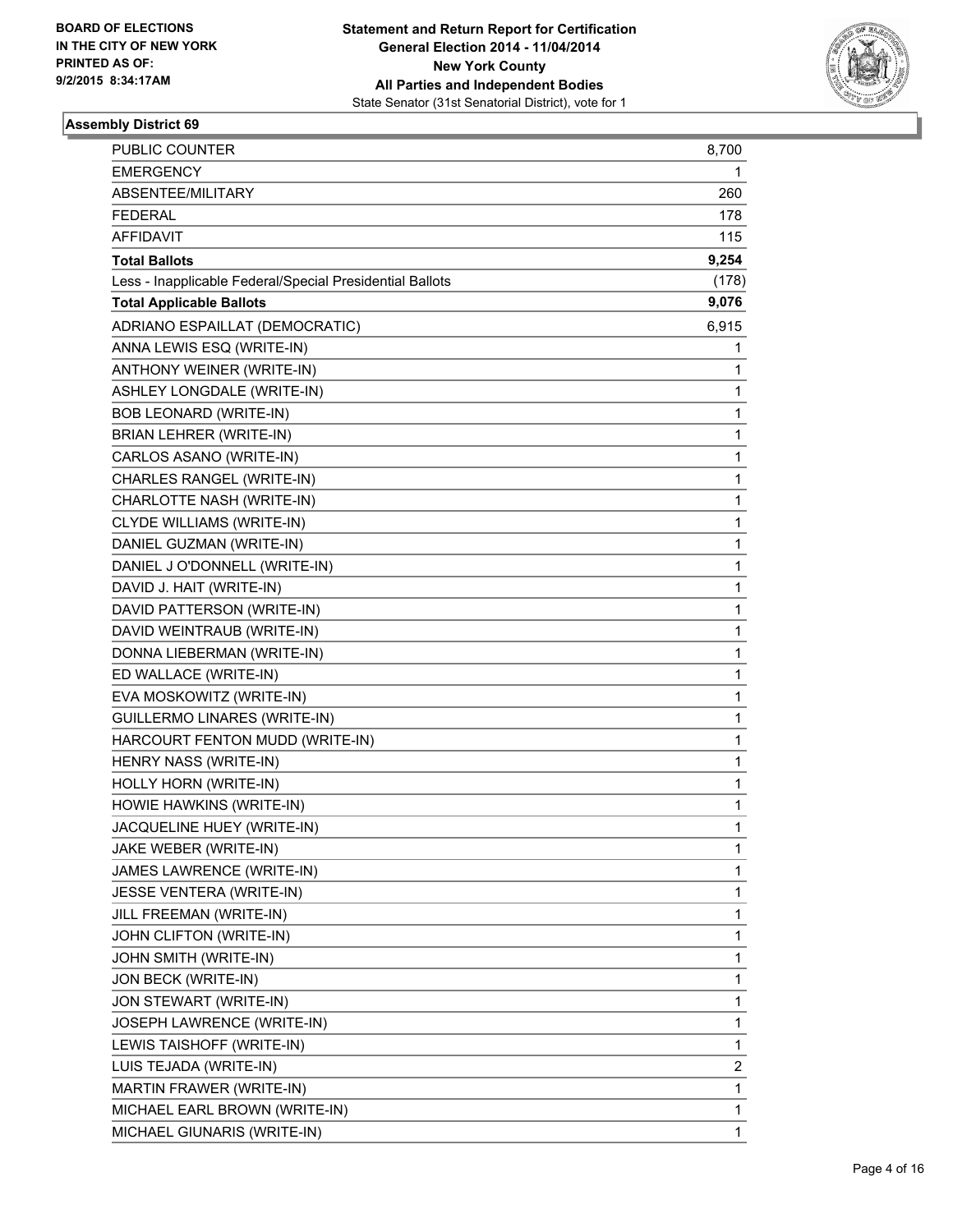

| NICO THORNBURG (WRITE-IN)          |       |
|------------------------------------|-------|
| PAT DARCY (WRITE-IN)               |       |
| ROBERT JACKSON (WRITE-IN)          | 8     |
| ROBERT JOHNSON (WRITE-IN)          |       |
| ROBERT JOSMAN (WRITE-IN)           |       |
| ROBERT P. JEWELL (WRITE-IN)        |       |
| RUDOLPH GIULIANI (WRITE-IN)        |       |
| SAMANTHA HILLISON (WRITE-IN)       |       |
| SEAN YOX (WRITE-IN)                |       |
| STEVE STRAVES (WRITE-IN)           |       |
| THOMAS HARTMAN (WRITE-IN)          |       |
| UNATTRIBUTABLE WRITE-IN (WRITE-IN) | 20    |
| YONI RUBIN (WRITE-IN)              |       |
| ZEPHYR TEACHOUT (WRITE-IN)         | 3     |
| <b>Total Votes</b>                 | 6,995 |
| Unrecorded                         | 2,081 |

| <b>PUBLIC COUNTER</b>                                    | 2,782 |
|----------------------------------------------------------|-------|
| <b>EMERGENCY</b>                                         | 0     |
| ABSENTEE/MILITARY                                        | 48    |
| <b>FEDERAL</b>                                           | 19    |
| <b>AFFIDAVIT</b>                                         | 48    |
| <b>Total Ballots</b>                                     | 2,897 |
| Less - Inapplicable Federal/Special Presidential Ballots | (19)  |
| <b>Total Applicable Ballots</b>                          | 2,878 |
| ADRIANO ESPAILLAT (DEMOCRATIC)                           | 2,220 |
| ABEL ALVEREZ (WRITE-IN)                                  | 1     |
| <b>BRADLEY WILLIAMS (WRITE-IN)</b>                       | 1     |
| BRYAN MELILLO (WRITE-IN)                                 | 1     |
| ERIC VOLAT (WRITE-IN)                                    | 1     |
| JEFFREY HANNAN (WRITE-IN)                                | 1     |
| LAWRENCE RIDZICK (WRITE-IN)                              | 1     |
| LUIS TEJADA (WRITE-IN)                                   | 7     |
| MATT COLLETTE (WRITE-IN)                                 | 1     |
| ORLANDO COLON (WRITE-IN)                                 | 1     |
| RACHEL ANN JENSEN (WRITE-IN)                             | 1     |
| ROBERT JACKSON (WRITE-IN)                                | 6     |
| THOMAS NEWKIRK (WRITE-IN)                                | 1     |
| UNATTRIBUTABLE WRITE-IN (WRITE-IN)                       | 5     |
| <b>VICKI RICHMAN (WRITE-IN)</b>                          | 1     |
| <b>Total Votes</b>                                       | 2,249 |
| Unrecorded                                               | 629   |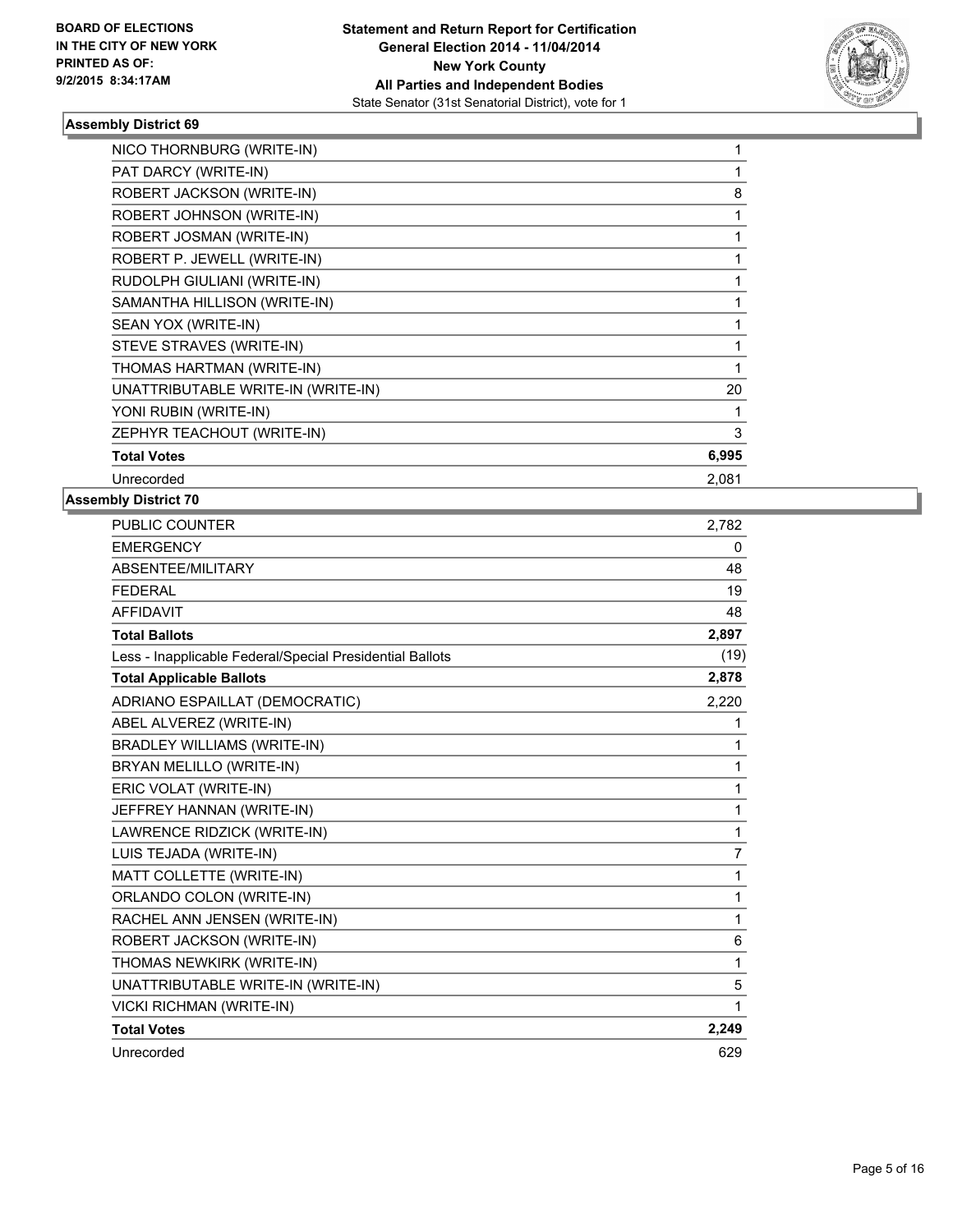

| PUBLIC COUNTER                                           | 11,685 |
|----------------------------------------------------------|--------|
| <b>EMERGENCY</b>                                         | 0      |
| ABSENTEE/MILITARY                                        | 221    |
| <b>FEDERAL</b>                                           | 81     |
| AFFIDAVIT                                                | 217    |
| <b>Total Ballots</b>                                     | 12,204 |
| Less - Inapplicable Federal/Special Presidential Ballots | (81)   |
| <b>Total Applicable Ballots</b>                          | 12,123 |
| ADRIANO ESPAILLAT (DEMOCRATIC)                           | 9,148  |
| ALFRED E NEWMAN (WRITE-IN)                               | 1      |
| ALICIA BATISTA (WRITE-IN)                                | 1      |
| ALMA KLEIN (WRITE-IN)                                    | 1      |
| ANDREW CORTEZ (WRITE-IN)                                 | 1      |
| ANNA DEMILT (WRITE-IN)                                   | 1      |
| ANNA ELLIOTT (WRITE-IN)                                  | 1      |
| ARTHUR AUTE (WRITE-IN)                                   | 1      |
| BARBARA WILLIAMS (WRITE-IN)                              | 1      |
| BETH ALBERTY (WRITE-IN)                                  | 1      |
| BRUNO PIENTZ JONES (WRITE-IN)                            | 1      |
| CAMPBELL PRYDE (WRITE-IN)                                | 1      |
| CARL E. PERSON (WRITE-IN)                                | 1      |
| CARLOS VARGAS (WRITE-IN)                                 | 1      |
| CHARLES RANGEL (WRITE-IN)                                | 1      |
| DEBORAH CARDONA (WRITE-IN)                               | 1      |
| ELIZABETH RITTER (WRITE-IN)                              | 1      |
| <b>GEORGE PATAKI (WRITE-IN)</b>                          | 1      |
| <b>GERMAN LORENZO (WRITE-IN)</b>                         | 1      |
| GUILLERMO LINARES (WRITE-IN)                             | 4      |
| HARRISON FORD (WRITE-IN)                                 | 1      |
| JACOB DEGRUM (WRITE-IN)                                  | 1      |
| JAMES WESTALL (WRITE-IN)                                 | 1      |
| JIMMY MCMILLAN III (WRITE-IN)                            | 1      |
| JOEL ALONZO ROTHCHILD (WRITE-IN)                         | 1      |
| JOHN REDDICK (WRITE-IN)                                  | 1      |
| JON GIRODES (WRITE-IN)                                   | 1      |
| JON STEWART (WRITE-IN)                                   | 1      |
| KATHERINE O'SULLIVAN (WRITE-IN)                          | 1      |
| KATRINA MCKENNA (WRITE-IN)                               | 2      |
| KELLY S. BOYD (WRITE-IN)                                 | 1      |
| KRISTEN REICHARDT (WRITE-IN)                             | 1      |
| LUIS TEJADA (WRITE-IN)                                   | 10     |
| MAMA A LUNA (WRITE-IN)                                   | 1      |
| MARCUS EDWARD (WRITE-IN)                                 | 1      |
| MERY DIAZ (WRITE-IN)                                     | 1      |
| NELSON PAGE (WRITE-IN)                                   | 1      |
| NELSON ROJAS (WRITE-IN)                                  | 1      |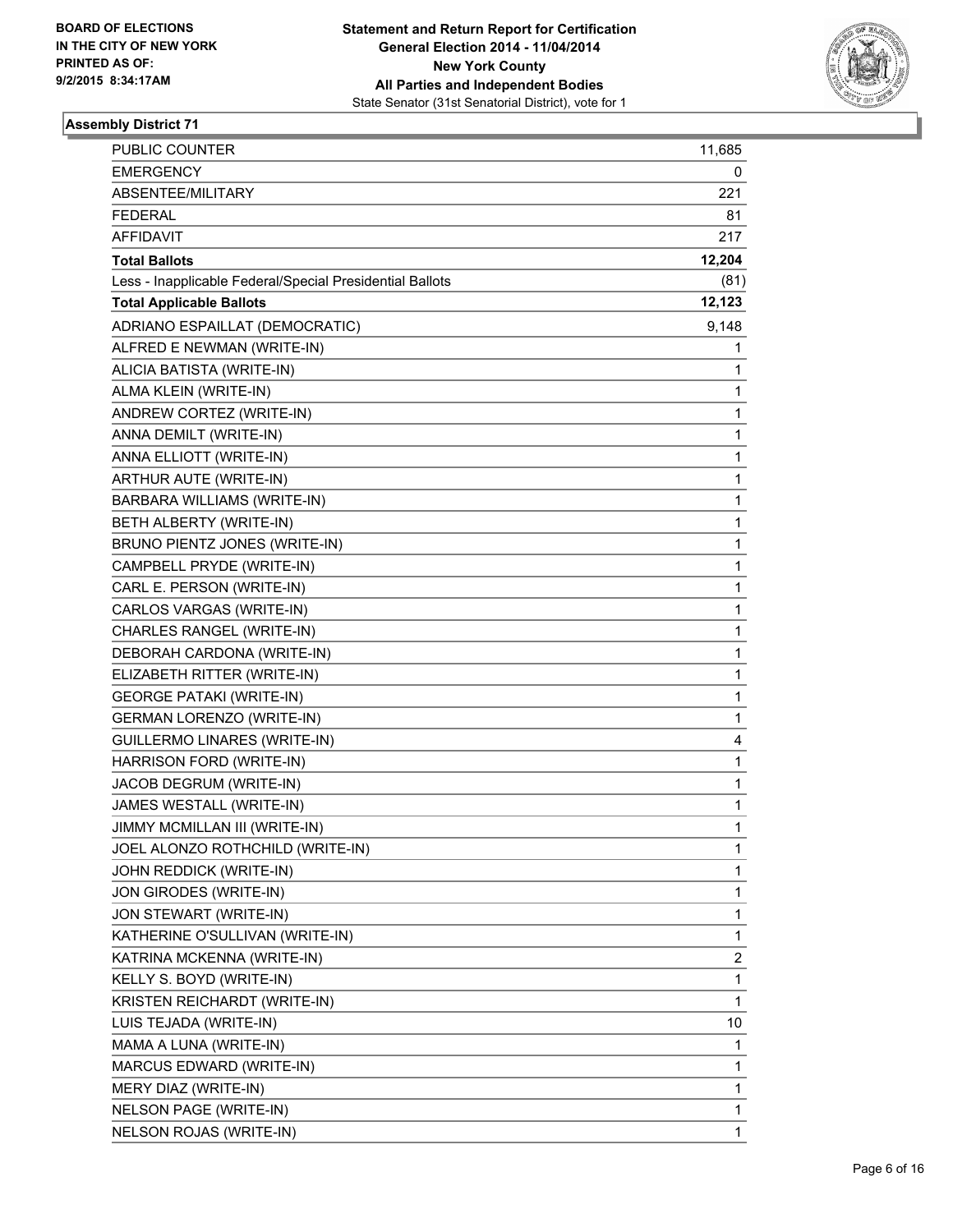

| NORMAN SIEGEL (WRITE-IN)           | 1            |
|------------------------------------|--------------|
| PIXEL GOLDBERG-SEIFARTH (WRITE-IN) | 1            |
| RAMON TORIBRO (WRITE-IN)           | 1            |
| RICHARD A GREENE (WRITE-IN)        | 1            |
| RICHIE TIENKEN (WRITE-IN)          | 1            |
| ROBERT EDWARD (WRITE-IN)           | $\mathbf{1}$ |
| ROBERT JACKSON (WRITE-IN)          | 49           |
| ROGER SMITH (WRITE-IN)             | 1            |
| ROY RAHRSETZER (WRITE-IN)          | 1            |
| SCOTT T. ROBINSON (WRITE-IN)       | 1            |
| SEAN BRONZELL (WRITE-IN)           | 1            |
| STEVE BRODNER (WRITE-IN)           | 1            |
| TILLY KATZ (WRITE-IN)              | 1            |
| TYRION LANNISTER (WRITE-IN)        | 1            |
| UNATTRIBUTABLE WRITE-IN (WRITE-IN) | 25           |
| WAYNE JACKSON GALOWAY (WRITE-IN)   | 1            |
| ZAIRE HARRIS (WRITE-IN)            | 1            |
| ZEBE SAKAYAMA (WRITE-IN)           | 1            |
| <b>Total Votes</b>                 | 9,288        |
| Unrecorded                         | 2,835        |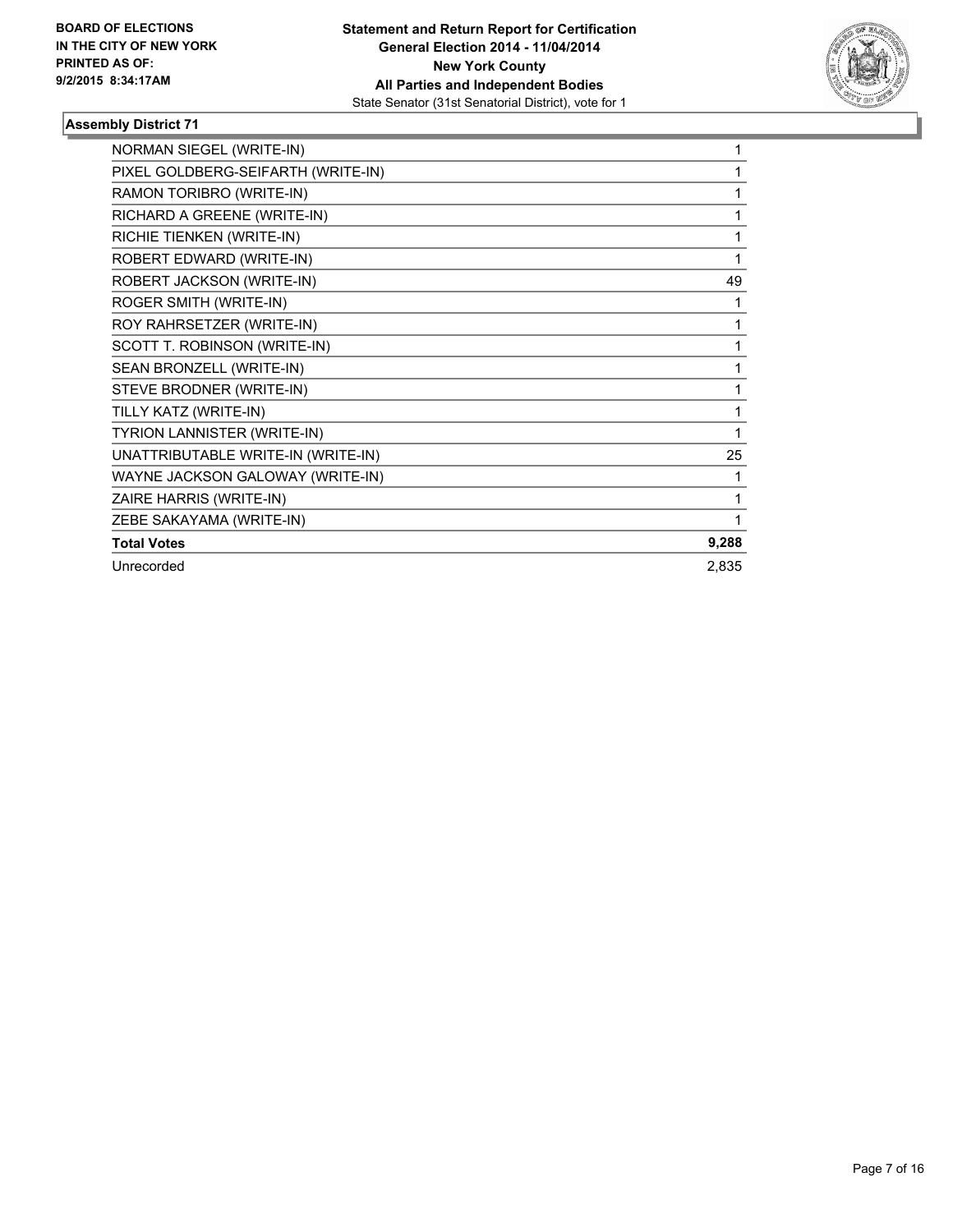

| PUBLIC COUNTER                                           | 15,593 |
|----------------------------------------------------------|--------|
| <b>EMERGENCY</b>                                         | 0      |
| ABSENTEE/MILITARY                                        | 206    |
| <b>FEDERAL</b>                                           | 104    |
| AFFIDAVIT                                                | 252    |
| <b>Total Ballots</b>                                     | 16,155 |
| Less - Inapplicable Federal/Special Presidential Ballots | (104)  |
| <b>Total Applicable Ballots</b>                          | 16,051 |
| ADRIANO ESPAILLAT (DEMOCRATIC)                           | 12,357 |
| ADRIANO ESPAILLAT (WRITE-IN)                             | 1      |
| ADRIANO ESPILLAT (WRITE-IN)                              | 1      |
| ADRIENNE ESPOSITIO (WRITE-IN)                            | 1      |
| AL GORE (WRITE-IN)                                       | 1      |
| ALEXIS STERN (WRITE-IN)                                  | 1      |
| ALFREDO MURGA (WRITE-IN)                                 | 1      |
| ALON KOL (WRITE-IN)                                      | 1      |
| ANTHONY JEURINS (WRITE-IN)                               | 1      |
| ARLENE SCHULMAN (WRITE-IN)                               | 1      |
| AUDREY O'DONNELL (WRITE-IN)                              | 1      |
| <b>BARBARA GROSS (WRITE-IN)</b>                          | 1      |
| BRIAN MURTAUGM (WRITE-IN)                                | 1      |
| CARIN MCLAIN (WRITE-IN)                                  | 1      |
| CARLA C. ZANONI (WRITE-IN)                               | 3      |
| CARMEN L. SANTOS (WRITE-IN)                              | 1      |
| CATHERINE VAIL (WRITE-IN)                                | 1      |
| CHAD HOPKAVITZ (WRITE-IN)                                | 1      |
| CHARLES B. RANGEL (WRITE-IN)                             | 1      |
| CHARLES GARDNER (WRITE-IN)                               | 1      |
| CHRISTINE QUINN (WRITE-IN)                               | 1      |
| CHRISTOPHER ROWALL (WRITE-IN)                            | 1      |
| CONAN O'BRIAN (WRITE-IN)                                 | 1      |
| CRAIG BAUM (WRITE-IN)                                    | 1      |
| DANIEL LIPSMAN (WRITE-IN)                                | 2      |
| DANIEL VILE RIVERA (WRITE-IN)                            | 1      |
| DEREK BREVER (WRITE-IN)                                  | 1      |
| DON RICE (WRITE-IN)                                      | 1      |
| ED GOLDMAN (WRITE-IN)                                    | 1      |
| EDITH GAUL (WRITE-IN)                                    | 1      |
| ELIZABETH SNODGRASS (WRITE-IN)                           | 1      |
| ELIZABETH WARREN (WRITE-IN)                              | 1      |
| EUGENE DEBS (WRITE-IN)                                   | 1      |
| GARY GRU (WRITE-IN)                                      | 1      |
| <b>GEORGE WASHINGTON (WRITE-IN)</b>                      | 1      |
| <b>GUY FAWKES (WRITE-IN)</b>                             | 1      |
| HARRY ANTON (WRITE-IN)                                   | 1      |
| HEATH M SHERMAN (WRITE-IN)                               | 1      |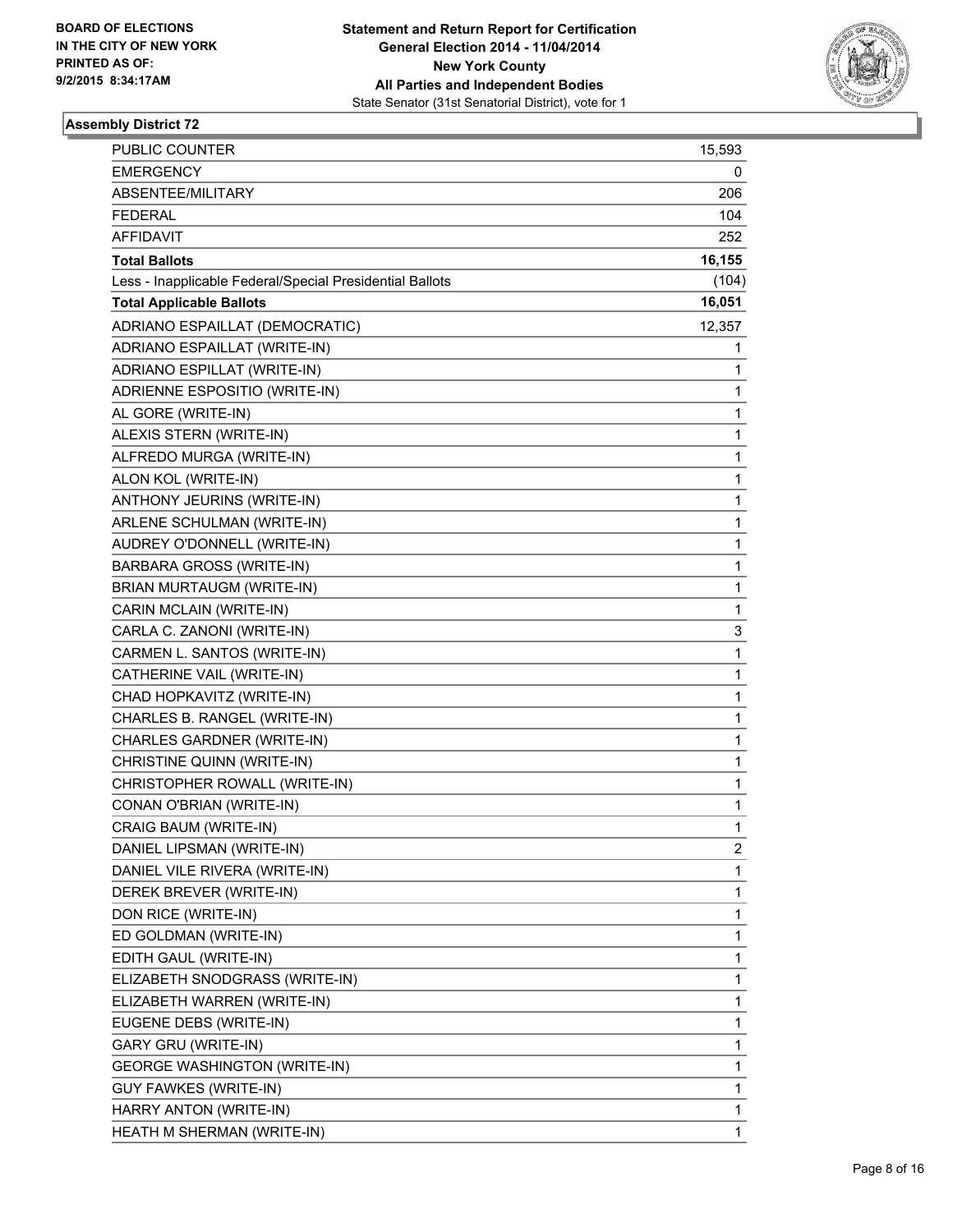

| HOWARD STERN (WRITE-IN)           | 1  |
|-----------------------------------|----|
| HOWIE HAWKINS (WRITE-IN)          | 1  |
| HUSH GOLDSON (WRITE-IN)           | 1  |
| JAMES FORD (WRITE-IN)             | 1  |
| JASON L. CASTRO (WRITE-IN)        | 1  |
| JASON MARTINEZ (WRITE-IN)         | 1  |
| JASON ROSENBERGER (WRITE-IN)      | 1  |
| JIMMY MCMILLAN III (WRITE-IN)     | 1  |
| JOE CAMEL (WRITE-IN)              | 1  |
| JOHN BARCLAY (WRITE-IN)           | 1  |
| JOHN EMMANUEL (WRITE-IN)          | 1  |
| JUAN ALONZO (WRITE-IN)            | 1  |
| JUAN DE LOS PALOTES (WRITE-IN)    | 1  |
| KAREN WILSON (WRITE-IN)           | 1  |
| KELLEY BOYD (WRITE-IN)            | 1  |
| KENNETH CONLEY (WRITE-IN)         | 1  |
| KEVIN CORKE (WRITE-IN)            | 1  |
| KIM SCHWAB GREEN (WRITE-IN)       | 1  |
| LOU REED (WRITE-IN)               | 1  |
| LUIS TEJADA (WRITE-IN)            | 1  |
| MANEL RAMIREZ (WRITE-IN)          | 1  |
| MANUEL RAMIREZ (WRITE-IN)         | 2  |
| MARCELA XAVIER (WRITE-IN)         | 1  |
| MICHAEL JOHN MCGUINESS (WRITE-IN) | 1  |
| MIKE GORDON (WRITE-IN)            | 1  |
| NEIL DAMSKY (WRITE-IN)            | 1  |
| NELSON ECHAVARRIA (WRITE-IN)      | 2  |
| OTTO HUERING (WRITE-IN)           | 1  |
| RALPH NADER (WRITE-IN)            | 1  |
| RAMEL PAUL (WRITE-IN)             | 1  |
| RAMON JIMENEZ (WRITE-IN)          | 1  |
| REV. OSIRIS STICECLO (WRITE-IN)   | 1  |
| RICHARD HERRERA (WRITE-IN)        | 4  |
| RICHARD NIXON (WRITE-IN)          | 1  |
| RITA MCKEE (WRITE-IN)             | 3  |
| RITA MORENO (WRITE-IN)            | 1  |
| ROBERT COLLADO (WRITE-IN)         | 1  |
| ROBERT JACKSON (WRITE-IN)         | 46 |
| ROBERT JOHNSON (WRITE-IN)         | 1  |
| RYAN NAPOLI (WRITE-IN)            | 1  |
| SALVADOR ALBERTO (WRITE-IN)       | 1  |
| SEANA LEE WYMAN (WRITE-IN)        | 1  |
| S'NUM SEABORN (WRITE-IN)          | 1  |
| STEVE MALLORCA (WRITE-IN)         | 1  |
| THERESA M. PORTELLI (WRITE-IN)    | 1  |
| THOMAS CROSSMAN (WRITE-IN)        | 1  |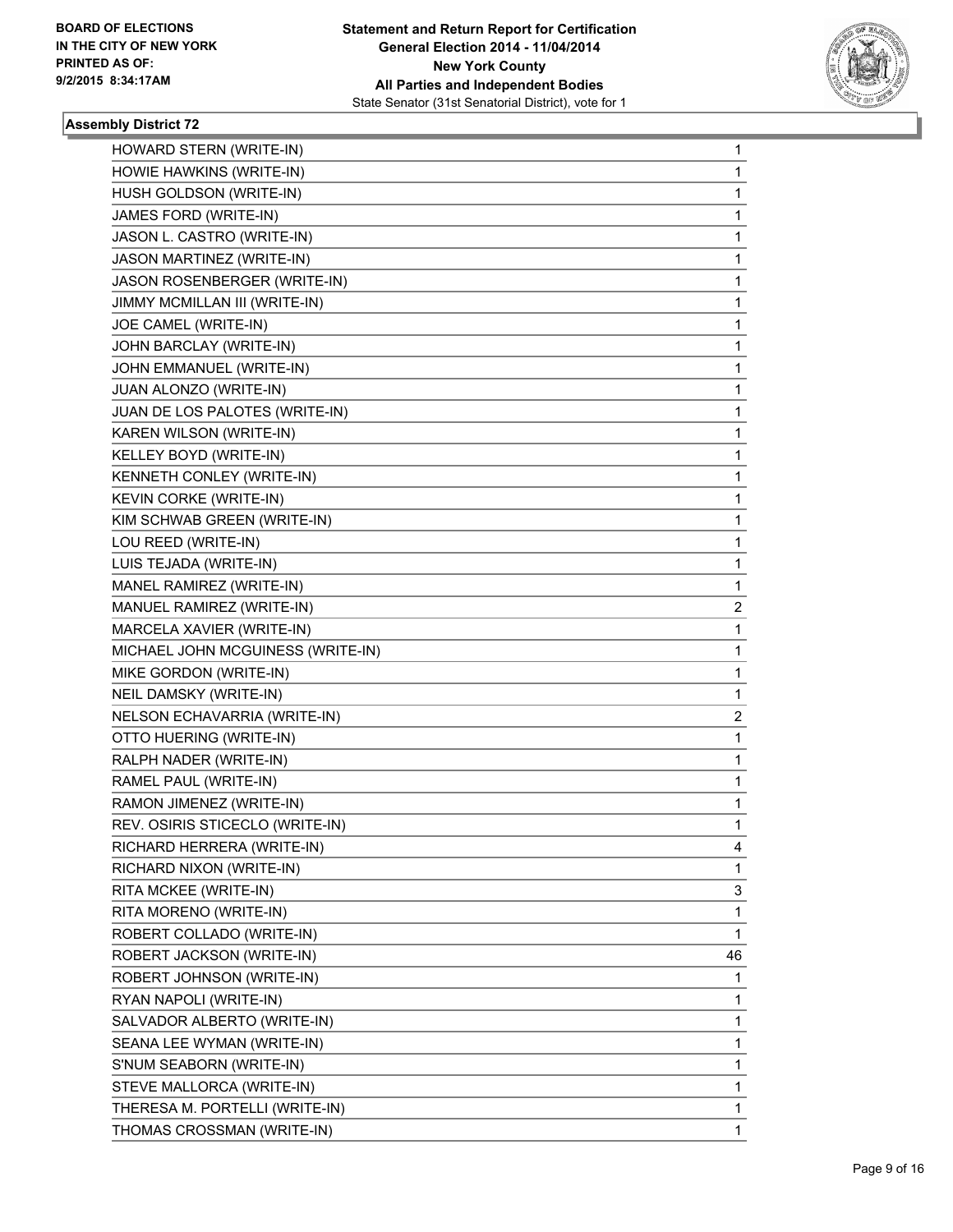

| TONY KORNHEISER (WRITE-IN)         |        |
|------------------------------------|--------|
| TROY OUTLAW (WRITE-IN)             |        |
| UNATTRIBUTABLE WRITE-IN (WRITE-IN) | 41     |
| VALERIE C. O'HARA (WRITE-IN)       |        |
| ZEPHYR TEACHOUT (WRITE-IN)         |        |
| <b>Total Votes</b>                 | 12.540 |
| Unrecorded                         | 3,511  |

| <b>PUBLIC COUNTER</b>                                    | 238 |
|----------------------------------------------------------|-----|
| <b>EMERGENCY</b>                                         | 0   |
| ABSENTEE/MILITARY                                        | 8   |
| FEDERAL                                                  | 1   |
| <b>AFFIDAVIT</b>                                         | 12  |
| <b>Total Ballots</b>                                     | 259 |
| Less - Inapplicable Federal/Special Presidential Ballots | (1) |
| <b>Total Applicable Ballots</b>                          | 258 |
| ADRIANO ESPAILLAT (DEMOCRATIC)                           | 194 |
| <b>JOSEPH FASKING (WRITE-IN)</b>                         |     |
| UNATTRIBUTABLE WRITE-IN (WRITE-IN)                       | 1   |
| <b>Total Votes</b>                                       | 196 |
| Unrecorded                                               | 62  |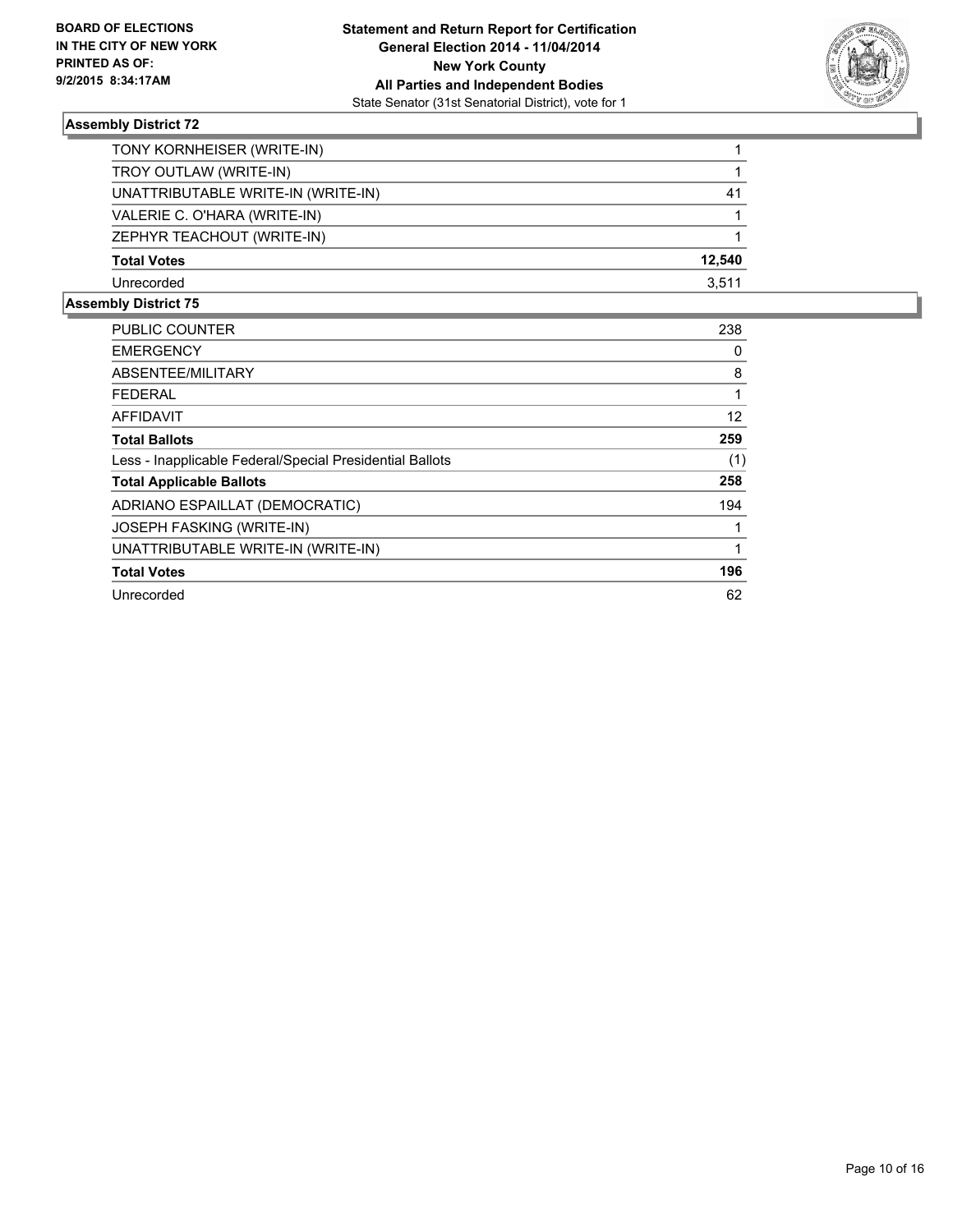

| PUBLIC COUNTER                                           | 47,275 |
|----------------------------------------------------------|--------|
| <b>EMERGENCY</b>                                         | 1      |
| ABSENTEE/MILITARY                                        | 952    |
| <b>FEDERAL</b>                                           | 530    |
| <b>AFFIDAVIT</b>                                         | 754    |
| <b>Total Ballots</b>                                     | 49,512 |
| Less - Inapplicable Federal/Special Presidential Ballots | (530)  |
| <b>Total Applicable Ballots</b>                          | 48,982 |
| ADRIANO ESPAILLAT (DEMOCRATIC)                           | 37,089 |
| ABEL ALVEREZ (WRITE-IN)                                  | 1      |
| ADAM CLATON POWELL IV (WRITE-IN)                         | 2      |
| ADRIANO ESPAILLAT (WRITE-IN)                             | 1      |
| ADRIANO ESPILLAT (WRITE-IN)                              | 1      |
| ADRIENNE ESPOSITIO (WRITE-IN)                            | 1      |
| AHARON SOLOVEICHILA (WRITE-IN)                           | 1      |
| AL GORE (WRITE-IN)                                       | 1      |
| ALEXIS STERN (WRITE-IN)                                  | 1      |
| ALFRED E NEWMAN (WRITE-IN)                               | 1      |
| ALFREDO MURGA (WRITE-IN)                                 | 1      |
| ALICIA BATISTA (WRITE-IN)                                | 1      |
| ALMA KLEIN (WRITE-IN)                                    | 1      |
| ALON KOL (WRITE-IN)                                      | 1      |
| ANDREW CORTEZ (WRITE-IN)                                 | 1      |
| ANNA DEMILT (WRITE-IN)                                   | 1      |
| ANNA ELLIOTT (WRITE-IN)                                  | 1      |
| ANNA LEWIS ESQ (WRITE-IN)                                | 1      |
| ANTHONY JEURINS (WRITE-IN)                               | 1      |
| ANTHONY WEINER (WRITE-IN)                                | 1      |
| ARLENE SCHULMAN (WRITE-IN)                               | 1      |
| ARTHUR AUTE (WRITE-IN)                                   | 1      |
| ASHLEY LONGDALE (WRITE-IN)                               | 1      |
| AUDREY O'DONNELL (WRITE-IN)                              | 1      |
| <b>BARBARA GROSS (WRITE-IN)</b>                          | 1      |
| BARBARA WILLIAMS (WRITE-IN)                              | 1      |
| BETH ALBERTY (WRITE-IN)                                  | 1      |
| BOB LEONARD (WRITE-IN)                                   | 1      |
| BRAD HOYLMAN (WRITE-IN)                                  | 1      |
| BRADLEY WILLIAMS (WRITE-IN)                              | 1      |
| BRETT SCHWARTZ (WRITE-IN)                                | 1      |
| BRIAN L. QUILTER (WRITE-IN)                              | 1      |
| <b>BRIAN LEHRER (WRITE-IN)</b>                           | 1      |
| BRIAN MURTAUGM (WRITE-IN)                                | 1      |
| BRUNO PIENTZ JONES (WRITE-IN)                            | 1      |
| BRYAN MELILLO (WRITE-IN)                                 | 1      |
| CAMPBELL PRYDE (WRITE-IN)                                | 1      |
| CARIN MCLAIN (WRITE-IN)                                  | 1      |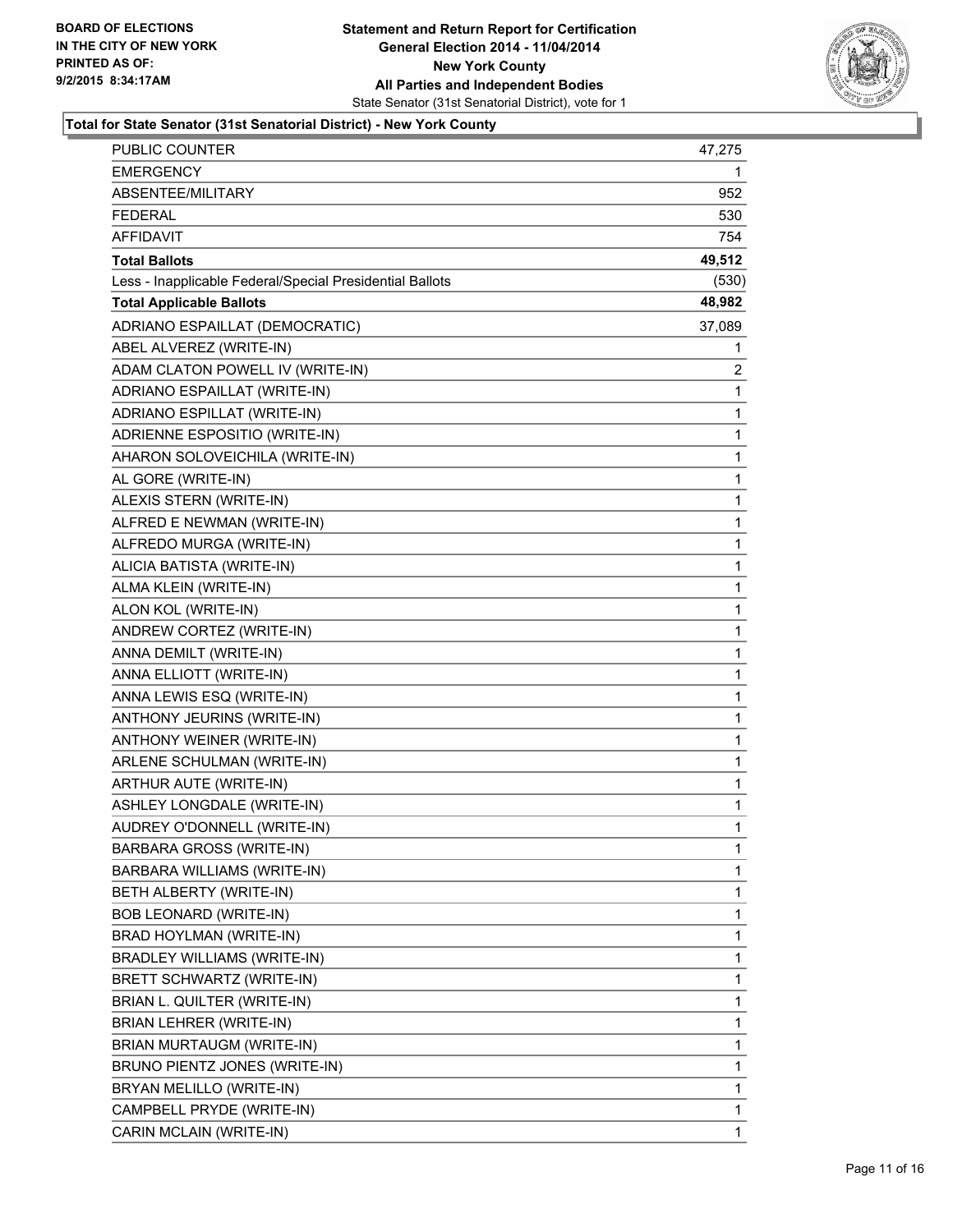

| CARL E. PERSON (WRITE-IN)         | $\mathbf 1$    |
|-----------------------------------|----------------|
| CARLA C. ZANONI (WRITE-IN)        | 3              |
| CARLOS ASANO (WRITE-IN)           | 1              |
| CARLOS VARGAS (WRITE-IN)          | 1              |
| CARMEN L. SANTOS (WRITE-IN)       | 1              |
| CATHERINE VAIL (WRITE-IN)         | 1              |
| CHAD HOPKAVITZ (WRITE-IN)         | 1              |
| CHARLES B. RANGEL (WRITE-IN)      | 1              |
| CHARLES GARDNER (WRITE-IN)        | 1              |
| CHARLES RANGEL (WRITE-IN)         | 5              |
| CHARLOTTE NASH (WRITE-IN)         | 1              |
| CHRISTINE QUINN (WRITE-IN)        | $\overline{2}$ |
| CHRISTOPHER ROWALL (WRITE-IN)     | 1              |
| CLYDE WILLIAMS (WRITE-IN)         | 1              |
| CONAN O'BRIAN (WRITE-IN)          | 1              |
| <b>CORINE BEREZIEK (WRITE-IN)</b> | 1              |
| CRAIG BAUM (WRITE-IN)             | 1              |
| DANIEL GUZMAN (WRITE-IN)          | 1              |
| DANIEL J O'DONNELL (WRITE-IN)     | 1              |
| DANIEL LIPSMAN (WRITE-IN)         | $\overline{a}$ |
| DANIEL VILE RIVERA (WRITE-IN)     | 1              |
| DAVID J. HAIT (WRITE-IN)          | 1              |
| DAVID PATTERSON (WRITE-IN)        | 1              |
| DAVID SACK (WRITE-IN)             | 1              |
| DAVID WEINTRAUB (WRITE-IN)        | $\mathbf 1$    |
| DEBORAH CARDONA (WRITE-IN)        | 1              |
| DEREK BREVER (WRITE-IN)           | 1              |
| DEREK JETER (WRITE-IN)            | 1              |
| DON RICE (WRITE-IN)               | 1              |
| DONNA LIEBERMAN (WRITE-IN)        | 1              |
| DOROTHY SHULTIS (WRITE-IN)        | 1              |
| ED GOLDMAN (WRITE-IN)             | 1              |
| ED WALLACE (WRITE-IN)             | 1              |
| EDITH GAUL (WRITE-IN)             | 1              |
| ELIZABETH RITTER (WRITE-IN)       | 1              |
| ELIZABETH SNODGRASS (WRITE-IN)    | 1              |
| ELIZABETH WARREN (WRITE-IN)       | 1              |
| ELLIOT J. STAMLER (WRITE-IN)      | 1              |
| ERIC MATHIS (WRITE-IN)            | 1              |
| ERIC VOLAT (WRITE-IN)             | 1              |
| EUGENE DEBS (WRITE-IN)            | 1              |
| EVA MOSKOWITZ (WRITE-IN)          | 1              |
| FRANCINE OKEEFFE (WRITE-IN)       | 1              |
| FRANK COLEN (WRITE-IN)            | 2              |
| GARY GRU (WRITE-IN)               | 1              |
| <b>GEORGE PATAKI (WRITE-IN)</b>   | 1              |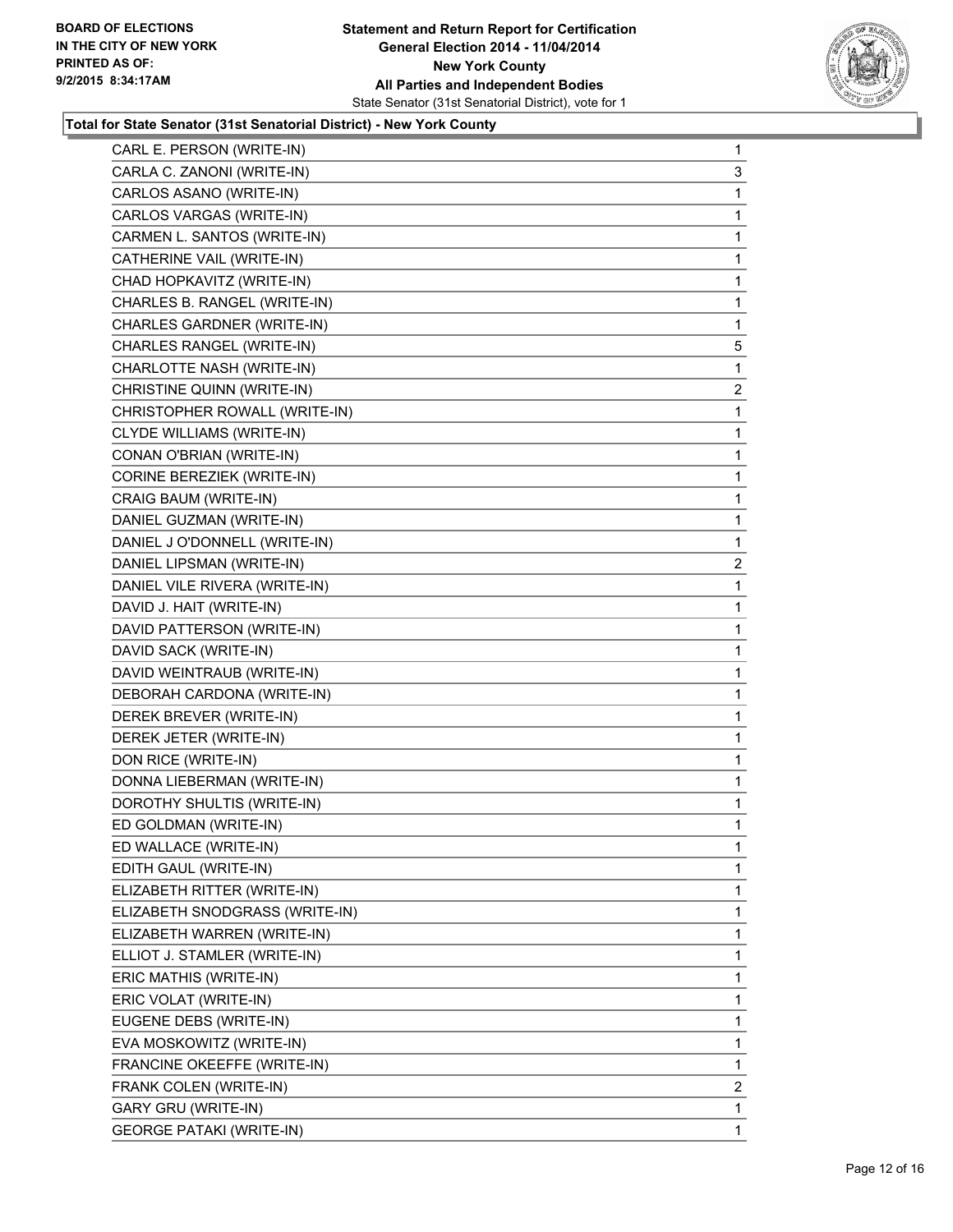

| <b>GEORGE WASHINGTON (WRITE-IN)</b> | 1            |
|-------------------------------------|--------------|
| <b>GERMAN LORENZO (WRITE-IN)</b>    | 1            |
| GIGI BOWMAN (WRITE-IN)              | 1            |
| GUILLERMO LINARES (WRITE-IN)        | 5            |
| <b>GUY FAWKES (WRITE-IN)</b>        | 1            |
| HARCOURT FENTON MUDD (WRITE-IN)     | 1            |
| HARRISON FORD (WRITE-IN)            | 1            |
| HARRY ANTON (WRITE-IN)              | 1            |
| HEATH M SHERMAN (WRITE-IN)          | 1            |
| HENRY NASS (WRITE-IN)               | 1            |
| HOLLY HORN (WRITE-IN)               | 1            |
| HOWARD STERN (WRITE-IN)             | 1            |
| HOWIE HAWKINS (WRITE-IN)            | 2            |
| HUSH GOLDSON (WRITE-IN)             | 1            |
| JACK E. COLE JR (WRITE-IN)          | 1            |
| JACOB DEGRUM (WRITE-IN)             | 1            |
| JACQUELINE HUEY (WRITE-IN)          | 1            |
| JAKE WEBER (WRITE-IN)               | 1            |
| JAMES FORD (WRITE-IN)               | 1            |
| JAMES LAWRENCE (WRITE-IN)           | 1            |
| JAMES WESTALL (WRITE-IN)            | 1            |
| JASON L. CASTRO (WRITE-IN)          | 1            |
| JASON MARTINEZ (WRITE-IN)           | 1            |
| JASON ROSENBERGER (WRITE-IN)        | 1            |
| JEFF KOFSKY (WRITE-IN)              | 1            |
| JEFFREY HANNAN (WRITE-IN)           | 1            |
| JESSE VENTERA (WRITE-IN)            | 1            |
| JILL FREEMAN (WRITE-IN)             | 1            |
| JIMMY MCMILLAN III (WRITE-IN)       | 2            |
| JOE CAMEL (WRITE-IN)                | 1            |
| JOE SCARBOROUGH (WRITE-IN)          | 1            |
| JOEL ALONZO ROTHCHILD (WRITE-IN)    | 1            |
| JOHN BARCLAY (WRITE-IN)             | 1            |
| JOHN CLIFTON (WRITE-IN)             | $\mathbf{1}$ |
| JOHN EMMANUEL (WRITE-IN)            | 1            |
| JOHN REDDICK (WRITE-IN)             | 1            |
| JOHN SMITH (WRITE-IN)               | 1            |
| JON BECK (WRITE-IN)                 | $\mathbf{1}$ |
| JON GIRODES (WRITE-IN)              | 1            |
| JON STEWART (WRITE-IN)              | 2            |
| JONATHAN ARIEL WEINSTEIN (WRITE-IN) | 1            |
| JOSEPH FASKING (WRITE-IN)           | 1            |
| JOSEPH LAWRENCE (WRITE-IN)          | 1            |
| JUAN ALONZO (WRITE-IN)              | $\mathbf{1}$ |
| JUAN DE LOS PALOTES (WRITE-IN)      | 1            |
| KAREN WILSON (WRITE-IN)             | $\mathbf 1$  |
|                                     |              |
|                                     |              |
|                                     |              |
|                                     |              |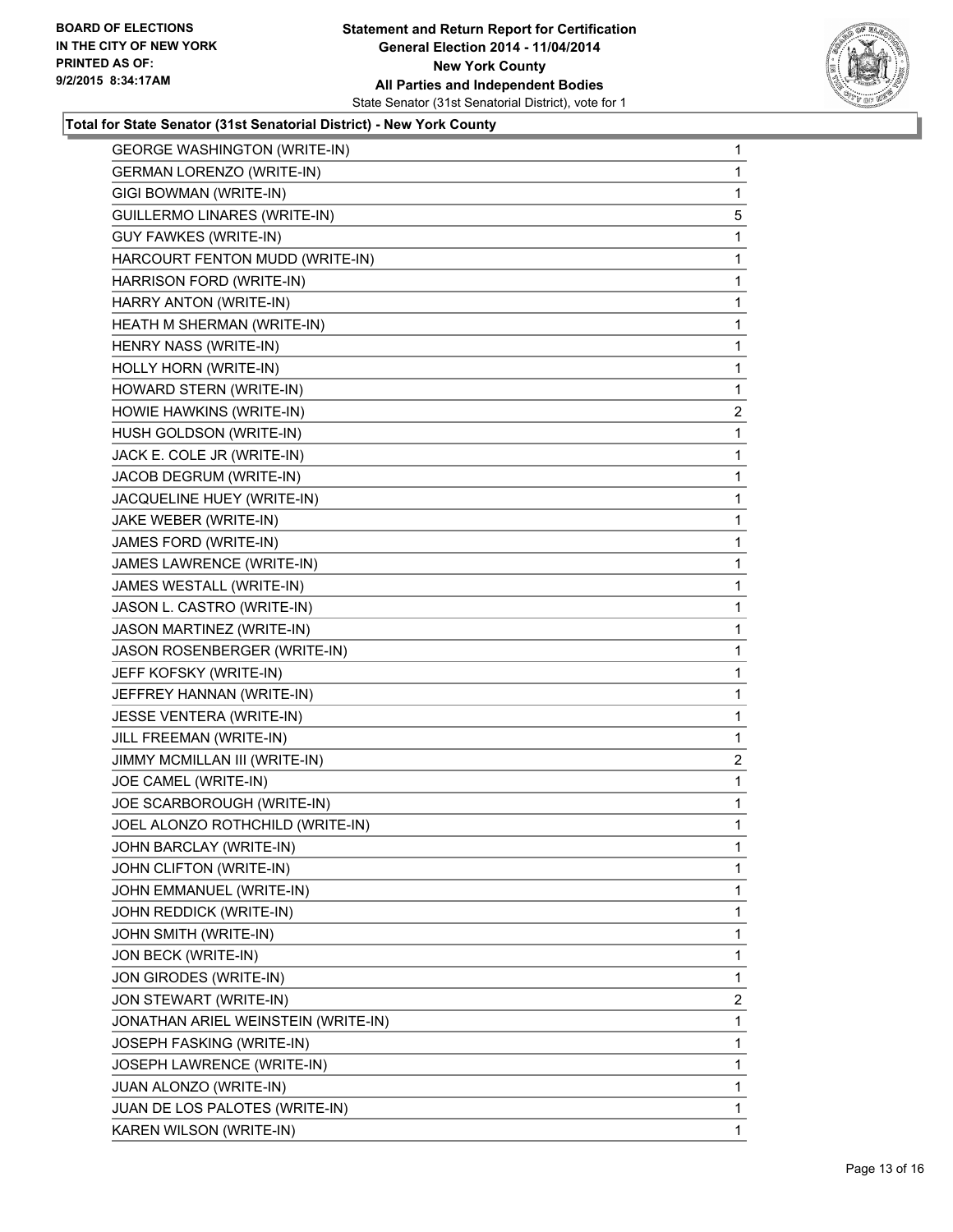

| KATHERINE O'SULLIVAN (WRITE-IN)   | $\mathbf{1}$   |
|-----------------------------------|----------------|
| KATHRYN FANTAUZZO (WRITE-IN)      | 1              |
| KATRINA MCKENNA (WRITE-IN)        | 2              |
| KELLEY BOYD (WRITE-IN)            | 1              |
| KELLY S. BOYD (WRITE-IN)          | 1              |
| KENNETH CONLEY (WRITE-IN)         | 1              |
| KEVIN CORKE (WRITE-IN)            | 1              |
| KIM RUSKEA (WRITE-IN)             | 1              |
| KIM SCHWAB GREEN (WRITE-IN)       | 1              |
| KRISTEN REICHARDT (WRITE-IN)      | 1              |
| LAWRENCE RIDZICK (WRITE-IN)       | 1              |
| LEWIS TAISHOFF (WRITE-IN)         | 1              |
| LOU REED (WRITE-IN)               | 1              |
| LUIS TEJADA (WRITE-IN)            | 20             |
| MAMA A LUNA (WRITE-IN)            | 1              |
| MANEL RAMIREZ (WRITE-IN)          | 1              |
| MANUEL RAMIREZ (WRITE-IN)         | $\overline{c}$ |
| MARCELA XAVIER (WRITE-IN)         | 1              |
| MARCUS EDWARD (WRITE-IN)          | 1              |
| MARK ZAGUSKI (WRITE-IN)           | 1              |
| MARTIN FRAWER (WRITE-IN)          | 1              |
| MATT COLLETTE (WRITE-IN)          | 1              |
| MATTHEW ENGLEMAN (WRITE-IN)       | 1              |
| MERY DIAZ (WRITE-IN)              | 1              |
| MERYL GORDON (WRITE-IN)           | 1              |
| MICAH BLOOMFIELD (WRITE-IN)       | 1              |
| MICHAEL ADLER (WRITE-IN)          | 1              |
| MICHAEL BLOOMBERG (WRITE-IN)      | 1              |
| MICHAEL EARL BROWN (WRITE-IN)     | 1              |
| MICHAEL GIUNARIS (WRITE-IN)       | 1              |
| MICHAEL JOHN MCGUINESS (WRITE-IN) | 1              |
| MICHAEL MACDONALD (WRITE-IN)      | 1              |
| MICHAEL SCHRON (WRITE-IN)         | 1              |
| MIKE GORDON (WRITE-IN)            | 1              |
| MIRIAM SACK (WRITE-IN)            | 1              |
| NEIL DAMSKY (WRITE-IN)            | 1              |
| NELSON ECHAVARRIA (WRITE-IN)      | $\overline{2}$ |
| NELSON PAGE (WRITE-IN)            | 1              |
| NELSON ROJAS (WRITE-IN)           | 1              |
| NICO THORNBURG (WRITE-IN)         | 1              |
| NORMAN SIEGEL (WRITE-IN)          | 1              |
| OLGA BUKHIWN (WRITE-IN)           | 1              |
| ORLANDO COLON (WRITE-IN)          | 1              |
| OTTO HUERING (WRITE-IN)           | 1              |
| PAT DARCY (WRITE-IN)              | 1              |
| PETE ROSE (WRITE-IN)              | 1              |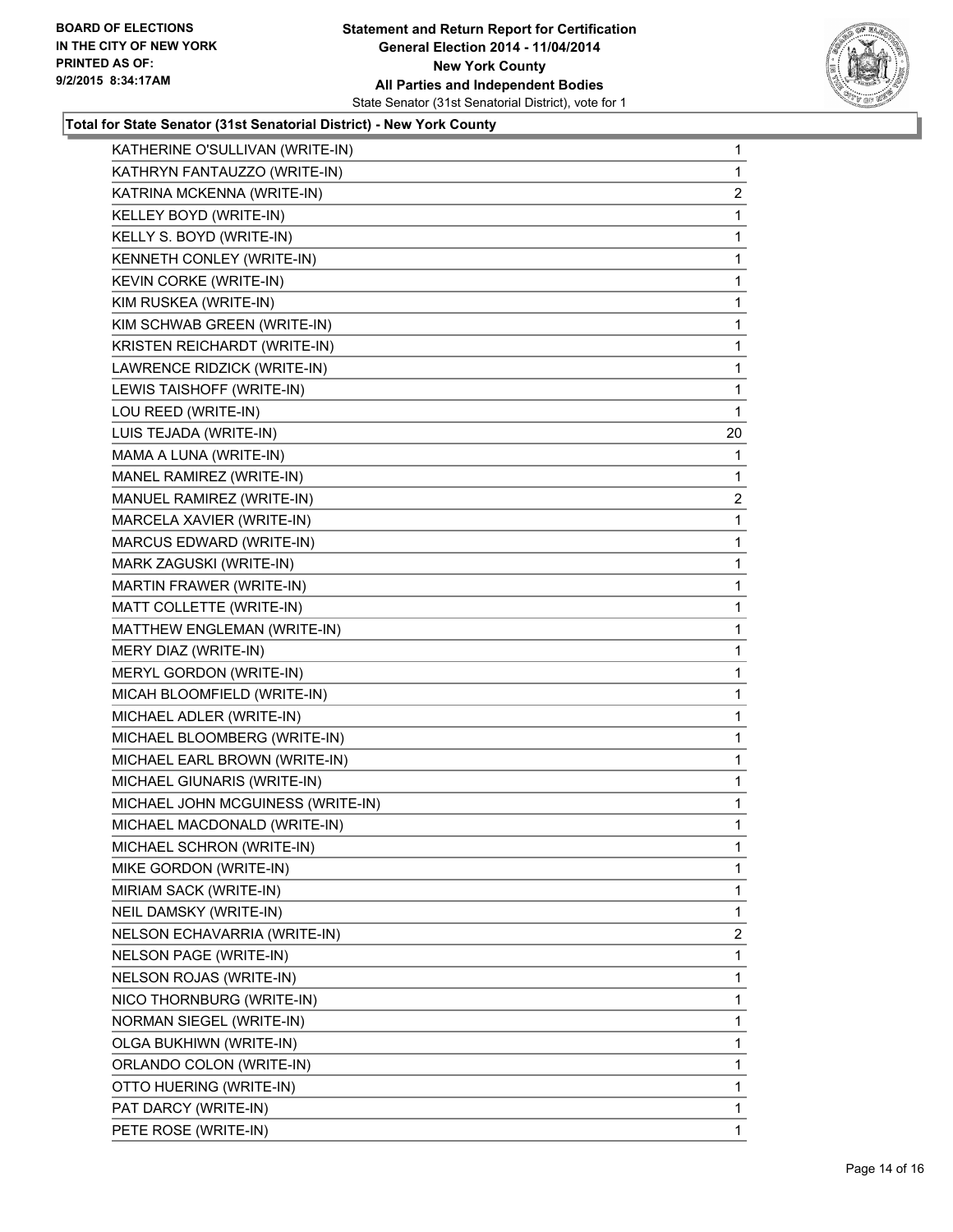

| PIXEL GOLDBERG-SEIFARTH (WRITE-IN) | $\mathbf 1$    |
|------------------------------------|----------------|
| RACHEL ANN JENSEN (WRITE-IN)       | 1              |
| RALPH NADER (WRITE-IN)             | 1              |
| RAMEL PAUL (WRITE-IN)              | 1              |
| RAMON JIMENEZ (WRITE-IN)           | 1              |
| RAMON TORIBRO (WRITE-IN)           | 1              |
| REV. OSIRIS STICECLO (WRITE-IN)    | 1              |
| RICHARD A GREENE (WRITE-IN)        | $\mathbf 1$    |
| RICHARD HERRERA (WRITE-IN)         | 4              |
| RICHARD NIXON (WRITE-IN)           | 1              |
| RICHIE TIENKEN (WRITE-IN)          | 1              |
| RITA MCKEE (WRITE-IN)              | 3              |
| RITA MORENO (WRITE-IN)             | 1              |
| ROBERT COLLADO (WRITE-IN)          | 1              |
| ROBERT EDWARD (WRITE-IN)           | 1              |
| ROBERT JACKSON (WRITE-IN)          | 117            |
| ROBERT JOHNSON (WRITE-IN)          | $\overline{2}$ |
| ROBERT JOSMAN (WRITE-IN)           | 1              |
| ROBERT P. JEWELL (WRITE-IN)        | 1              |
| ROGER SMITH (WRITE-IN)             | $\mathbf 1$    |
| ROY RAHRSETZER (WRITE-IN)          | 1              |
| RUDOLPH GIULIANI (WRITE-IN)        | 1              |
| RUDOLPH GUILIANI (WRITE-IN)        | 1              |
| RYAN NAPOLI (WRITE-IN)             | 1              |
| SALVADOR ALBERTO (WRITE-IN)        | 1              |
| SAMANTHA HILLISON (WRITE-IN)       | $\mathbf 1$    |
| SCOTT STRINGER (WRITE-IN)          | 1              |
| SCOTT T. ROBINSON (WRITE-IN)       | 1              |
| SEAN BRONZELL (WRITE-IN)           | 1              |
| SEAN YOX (WRITE-IN)                | 1              |
| SEANA LEE WYMAN (WRITE-IN)         | 1              |
| S'NUM SEABORN (WRITE-IN)           | 1              |
| STEPHEN COLBERT (WRITE-IN)         | 1              |
| STEVE BRODNER (WRITE-IN)           | 1              |
| STEVE MALLORCA (WRITE-IN)          | 1              |
| STEVE STRAVES (WRITE-IN)           | 1              |
| STEVE WARSHAWSKY (WRITE-IN)        | 1              |
| THERESA M. PORTELLI (WRITE-IN)     | 1              |
| THOMAS CROSSMAN (WRITE-IN)         | 1              |
| THOMAS HARTMAN (WRITE-IN)          | 1              |
| THOMAS NEWKIRK (WRITE-IN)          | 1              |
| THOMAS W. HOOBLER (WRITE-IN)       | 1              |
| TILLY KATZ (WRITE-IN)              | 1              |
| TONY KORNHEISER (WRITE-IN)         | 1              |
| TROY OUTLAW (WRITE-IN)             | 1              |
| TYRION LANNISTER (WRITE-IN)        | 1              |